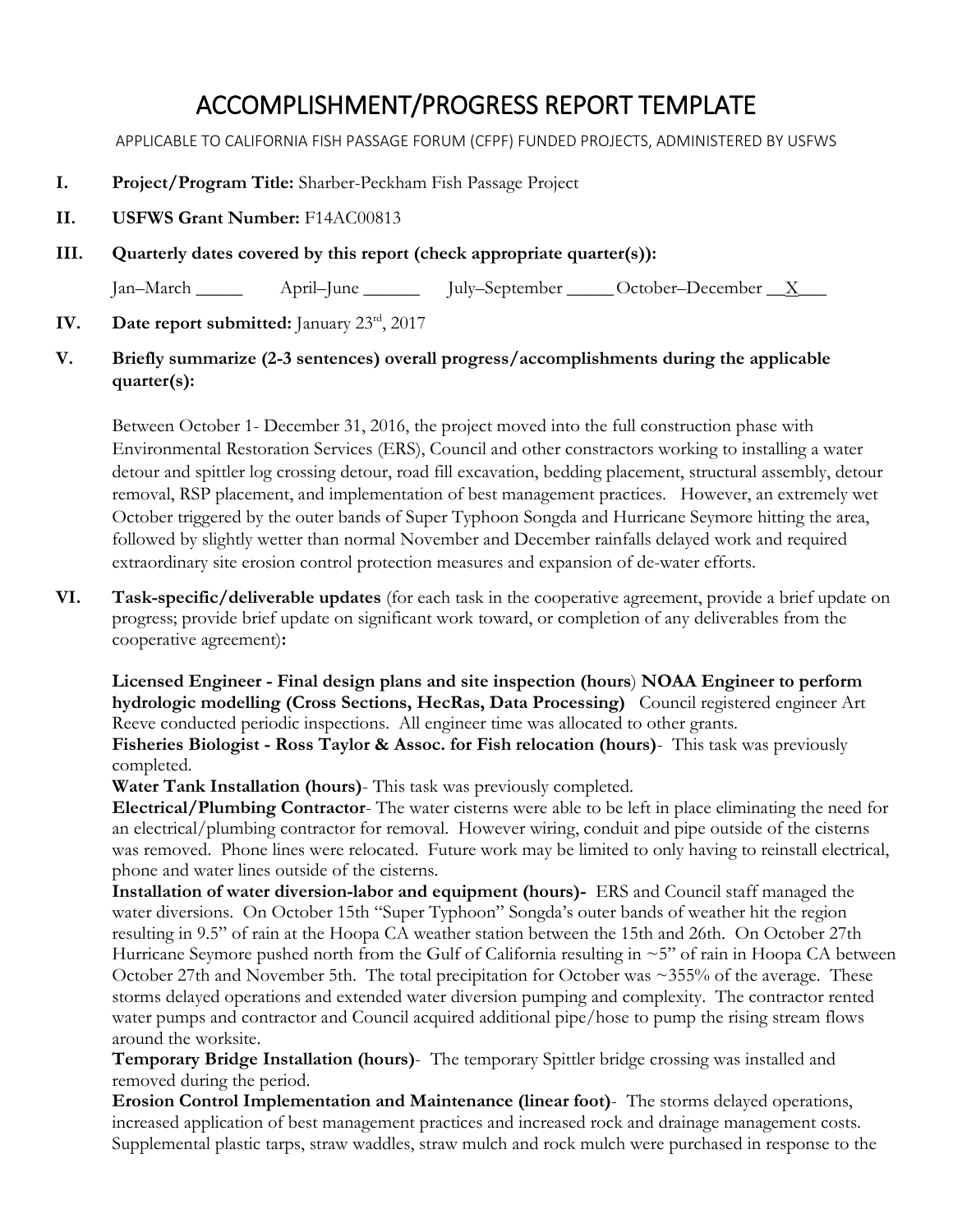exceptional weather events. Temporary road drainage was installed on the detour road and supplemental base was added to allow homeowners to travel during the peak of the storms.

**Remove existing culvert-roadway excavation (cubic yard)** – The contractors excavated the channel from October  $15<sup>th</sup>$  to November 1<sup>st</sup>. The slow excavation rate was due to weather delays and lack of sufficient equipment and operators. Approximately 850 yd3 of roadway and channel fill was removed during the reporting period.

**Disposal of old culvert (transport and disposal) (each)** - The old culvert was removed and disposed of during the reporting period.

**Spoils Management (front end loader/dump truck/erosion BMPs) (cubic yard)** - Approximately 850yd3 of excavation spoils were moved. The contractor spread ~60yd of spoils on the ground of the Christian parcel rather than in a stockpile. The spread materials could not be adequately protected from saturation and had to be left in-situ until they can dry out and be managed. An additional  $\sim$ 240 yd remains in a windrow and as part of a temporary detour road. These spoils will be disposed of when they are dry and manageable.

**Construction of culvert (channel excavation to embed culvert, includes 1 excavator and 2 dump trucks) (hours)** The channel was excavated and bedding materials placed and compacted between October 15<sup>th</sup> and November 1st. All work was completed in the reporting period.

**Construction of culvert (2 pieces of equipment to place plates in channel-(ex. Excavator and backhoe) (hours)** – Work was completed utilizing an excavator and backhoe. All work was completed in the reporting period.

**Construction of culvert (labor to bolt pieces together) (hours)** - The CMP structure was assembled between November 3<sup>rd</sup> and the 15<sup>th</sup>. The contractor lacked sufficient experienced workers and torque equipment to assemble the CMP structure on his own. The Council retained independent consultants to assist contractor in completion of the bolting of the structure. The Council engineer inspected torque and assembly

**Structural backfill and compaction around new culvert (cubic yards)** – The contractor installed ~100 yd of structural backfill between November  $10<sup>th</sup>$  and November  $19<sup>th</sup>$ . Structural backfill was placed in lifts as the structure itself was assembled.

**Non-structural backfill and compaction around new culvert (cubic yards)** - The contractor installed ~450 tons of non-structural backfill between ~November  $10<sup>th</sup>$  and November  $20<sup>th</sup>$ . The combination of extreme weather, the need to open the road, and to remove the detour road resulted in suboptimal compaction levels. Some settling of materials occurred in December creating minor road sagging that was repaired when dry weather conditions permitted. Minor additional settling is anticipated this winter, but no long term impacts are anticipated.

**Finish Roadway: Road Base (tons)** - Road finish work was partially completed. Approximately 150 tons of 2"-4" road subbase was placed to allow vehicles to travel on the road, but the final road base (1" minus or equivalent) will not be placed until next year after minor settling is repaired.

**Bank Stabilization Installation (excavator) (hours)** - All bank stabilization RSP was placed with the excavator and the backhoe. Some bank stabilization work remains to be completed but will be done next summer.

**Bank Stabilization Installation (labor) (hours)** - Council and contractor staff completed rock slope protection placement on the inlet and outlet of crossing as well as well as mulch, seed, and drainage upgrades.

**Bank Stabilization Materials (cubic yards)** - ~70 yd3 of RSP rock was placed, 30 bales of certified weed free straw was utilized to mulch banks, and ~75 lbs on native grass seed placed as part of stabilization work. **Simulated streambed material (cubic yard)** - No work in period.

**Installation of simulated streambed (labor) (hours)** - No work in period.

**Installation of simulated streambed (large excavator) (hours)** - No work in period.

**Installation of simulated streambed (small excavator) (hours)** - No work in period.

**Construction/Design Contingency**- Construction contingency and design contingency work was related to expanding de-water systems in response to record storm events, adjusting techniques due to late season conditions and adapting due to disrupted deliveries of goods and supplies due to highway and road closures.